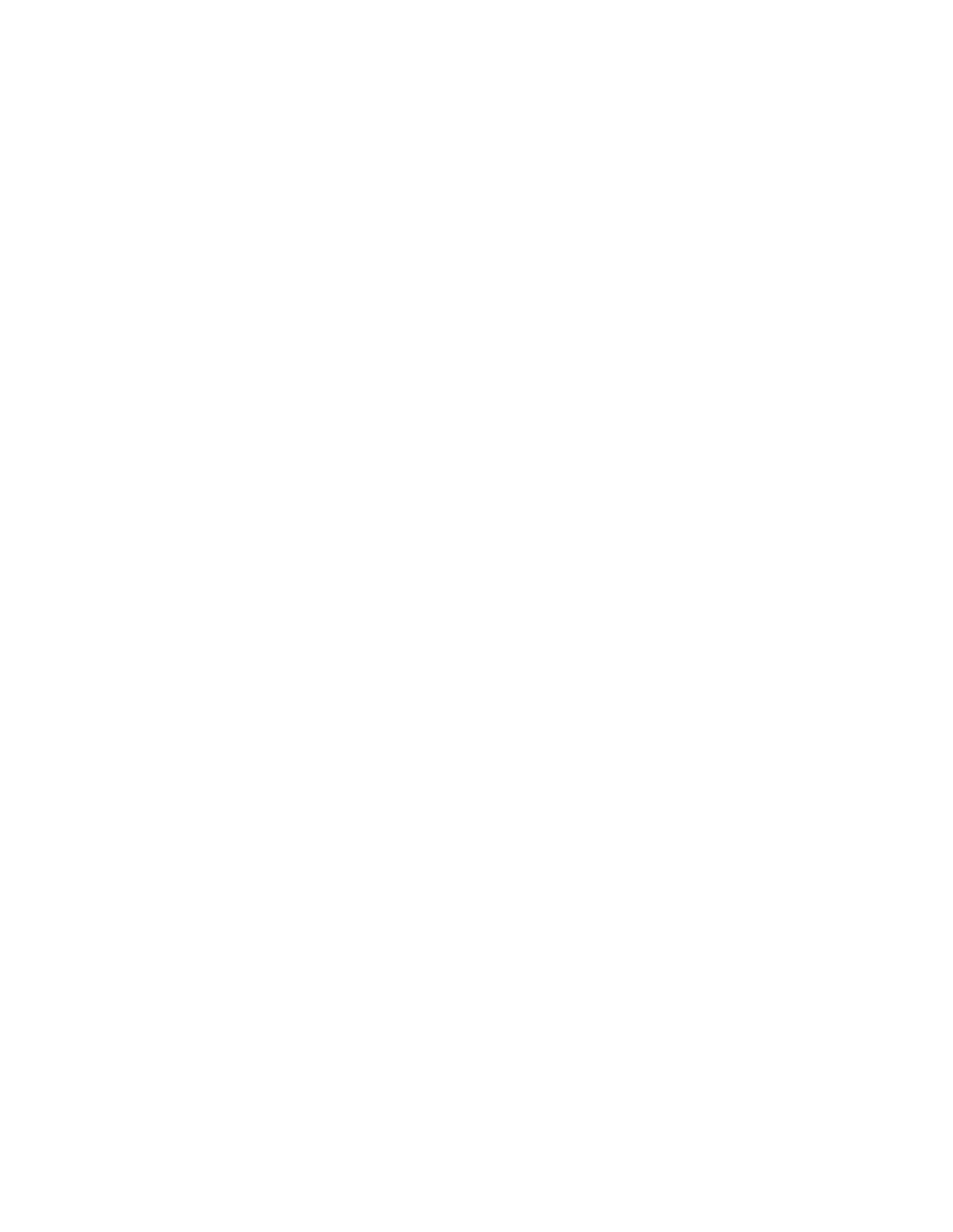| Setting Name:           | <b>Southfield Village</b>                                                                                                                                                                                                                                                                                                        |
|-------------------------|----------------------------------------------------------------------------------------------------------------------------------------------------------------------------------------------------------------------------------------------------------------------------------------------------------------------------------|
| Description of Setting: | Southfield Village is located in South Bend, Ind., in a planned<br>intergenerational subdivision, including single family homes and a<br>continuing care community with independent living, assisted living, and<br>healthcare. Southfield Village is in a rural setting but is less than a mile<br>from a major retail setting. |
| Type of setting:        | Co-located with nursing facility                                                                                                                                                                                                                                                                                                 |

 Southfield Village is included in the list of settings that have been identified as presumed institutional and subject to public comment. Southfield Village participates in the Division of Aging's Home and Community-Based waiver(s).

## How This Setting Will Overcome Being Presumed Institutional

 The Division believes that ultimately, this setting will overcome the presumption of institutionalism by showing (1) that there is a meaningful distinction between the assisted living setting and the nursing facility and (2) that the setting is integrated in and supports full access to the greater community.

#### Evidence Overcoming the Presumption of Institutionalism

The following characteristics overcome the presumption of institutionalism at Southfield Village:

- 1. There is meaningful distinction between Southfield Village and the nursing facility
	- a. Southfield Village has dedicated staff for the assisted living.
	- b. Nursing facility staff exceed the qualifications of the assisted living staff.
	- c. Consolidated revenues and expenses are tracked separately between the assisted living and nursing facility.
	- d. The assisted living and nursing facility have separate entrances.
	- e. The assisted living apartments are in a separate building from the health care center that are connected by interior hallways--each building has a different construction type.
	- f. More than 150 feet separate any assisted living apartment from a skilled nursing room.
	- g. Residents are free to choose their own apartments.
	- h. Residents have their own single-occupancy apartment.
- 2. The setting is integrated in and supports full access to the greater community
	- a. Southfield Village residents are as active in the community as they desire to be, including volunteering in the South Bend/Mishawaka community.
	- b. Through its relationship with the Forever Learning Institute, Southfield Village offers educational programs for both our residents and the public. The setting offers meeting rooms used by the residents and the larger community.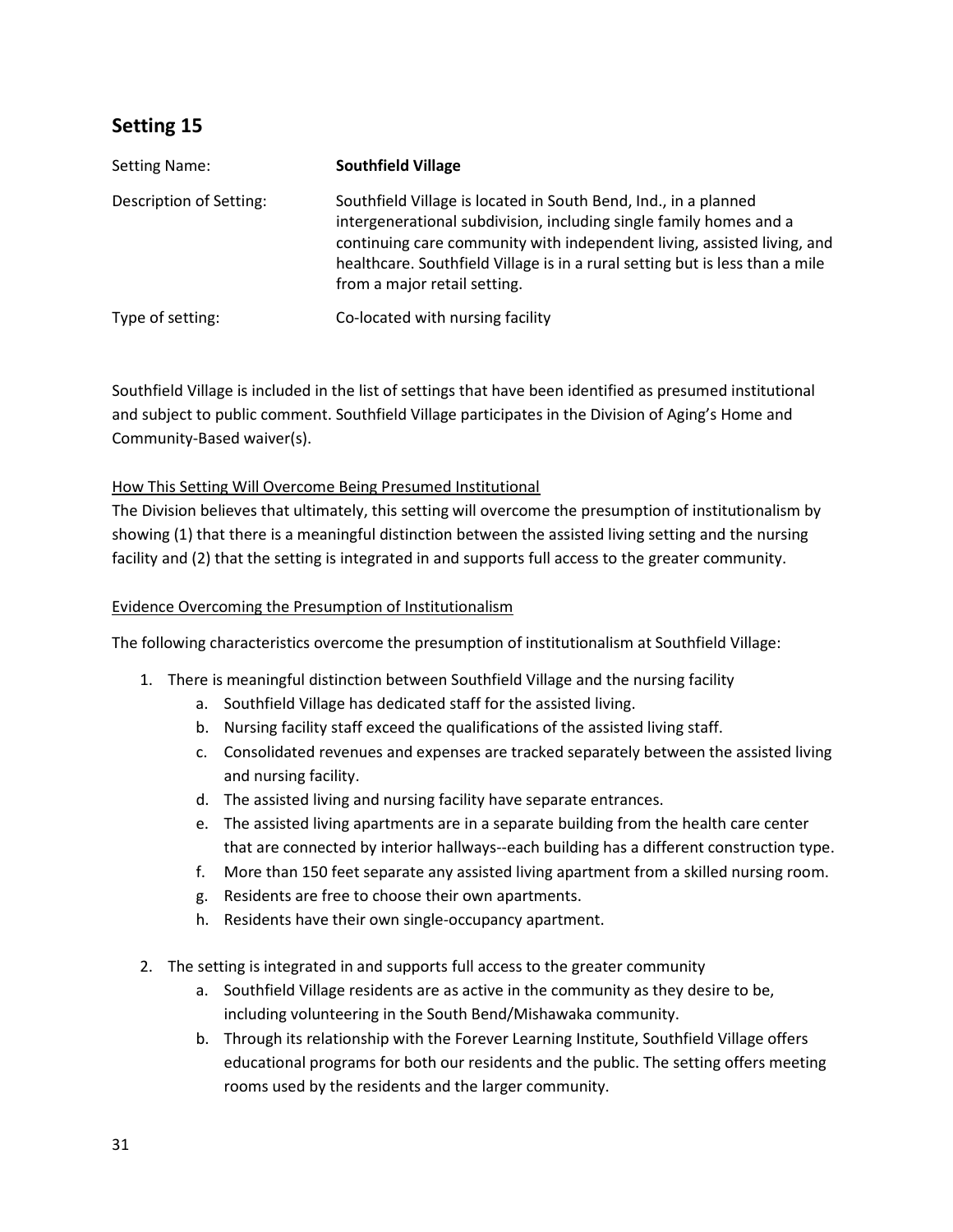- c. The retirement community is used in a variety of ways by the greater South Bend community. Yoga, Tai Chi, and painting classes are provided by community-based providers to the general public, as well as the residents.
- d. Southfield Village is a voting precinct at election time.
- e. Southfield Village sponsors bus trips for residents and the larger community to regional destinations throughout the Midwest.
- f. Located within 20 minutes from Indiana University South Bend, the University of Notre Dame, and Bethel College, the opportunities for activities for Southfield Village residents are endless. Plays, musicals, art galleries, shopping, and even protesting are all activities that residents engage in, sometimes through planned outings.
- i. Within the building, Southfield Village offers educational (art, foreign languages, literature, history, etc.) classes; music programs; exercise groups; a sewing group; leather working; gardening and card groups to name a few.
- j. Residents can use their own vehicles, use facility transportation services, use taxi or ride share services, or use the bus line, which is approximately one-half mile from Southfield Village.

 Home and Community-Based Service (HCBS) waiver participants have chosen from a list of meaningful setting options to live at the Southfield Village assisted living setting. Southfield Village will overcome the presumption of institutionalism as it is meaningfully different from the nursing facility and it is integrated in and supports full access to the community.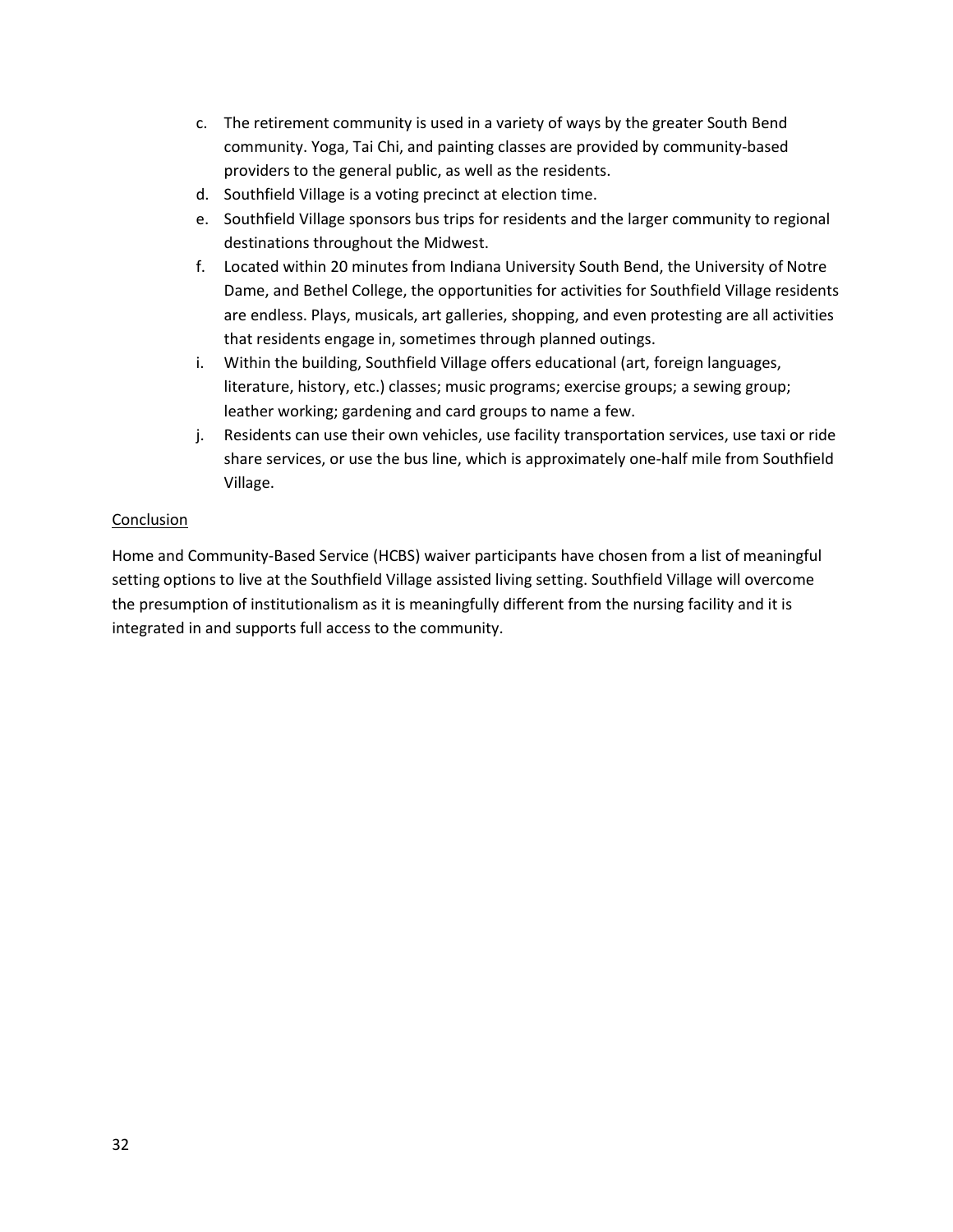| Setting Name:           | <b>Christian Care Retirement Community</b>                                                                                                                                                                                                                                                                                  |
|-------------------------|-----------------------------------------------------------------------------------------------------------------------------------------------------------------------------------------------------------------------------------------------------------------------------------------------------------------------------|
| Description of Setting: | Christian Care Retirement Community is located in Bluffton, Ind., in a<br>residential area with single-family homes and condominiums. The<br>community is 32-acres and has multiple walking paths and a wooded<br>trail path access. Dining, shopping, and churches are within less than<br>half a mile from the community. |
| Type of setting:        | Co-located with nursing facility                                                                                                                                                                                                                                                                                            |

 Christian Care Retirement Community (hereinafter referred to as "Christian Care") is included in the list of settings that have been identified as presumed institutional and subject to public comment. Christian Care participates in the Division of Aging's Home and Community-Based waiver(s).

## How This Setting Will Overcome Being Presumed Institutional

 The Division believes that ultimately, this setting will overcome the presumption of institutionalism by showing (1) that there is a meaningful distinction between the assisted living setting and the nursing facility and (2) that the setting is integrated in and supports full access to the greater community.

#### Evidence Overcoming the Presumption of Institutionalism

The following characteristics overcome the presumption of institutionalism at Christian Care:

- 3. There is meaningful distinction between Christian Care and the nursing facility
	- a. Staff at Christian Care assisted living are not trained to meet the same qualifications as the nursing facility.
	- b. There are some separate entrances between the assisted living and nursing facility and the assisted living is primarily on a separate floor from the nursing facility.
	- c. A code alert system separates the nursing facility and assisted living.
	- d. Residents are free to choose their own apartments.
	- e. Residents have their own single-occupancy apartment.
	- f. There is a separate parking lots for assisted living residents.
- 4. The setting is integrated in and supports full access to the greater community
	- a. Christian Care offers frequent trips to local dining, shopping, and attractions such as Christmas lights, Wells County historical sites, state parks, ice cream shops, and residents' former homesteads.
	- b. Daily, weekly, and monthly activities range from Bingo, exercise activities, sing-alongs, decorating contests, craft creations, men's chat, games, outdoor fishing, carnivals, ice cream socials, and golf cart rides.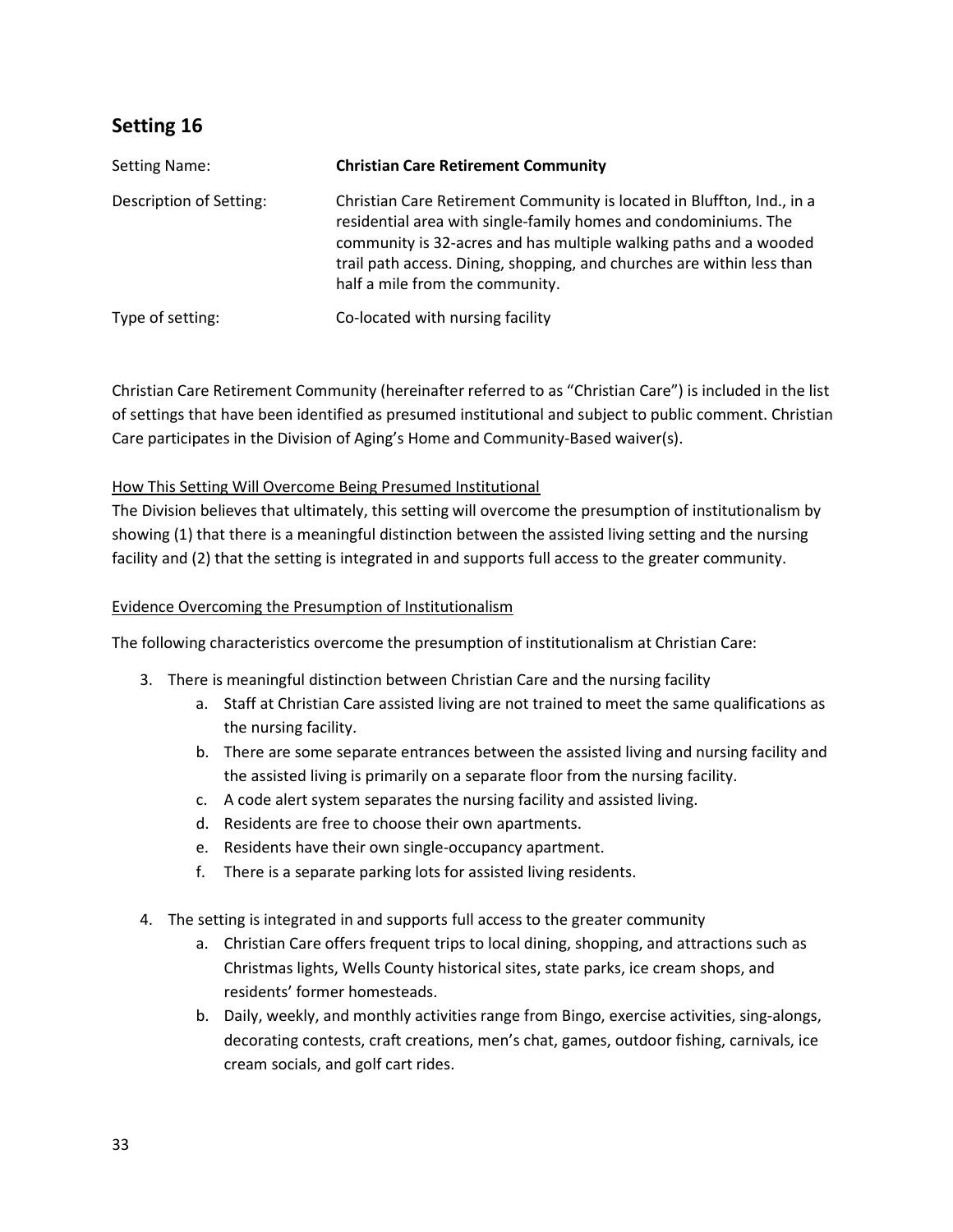- c. Residents are provided the opportunity to attend the annual county fair and parade, play games with local middle school students at the school, and take part in an annual interview project with one of our local private, Christian schools focused on better understanding the elder population's life stories.
- d. Residents can have their own vehicles and assigned parking spaces.
- e. Groups from the community visit Christian Care including entertainers, singing groups, local zoo animals, preschoolers who interact with residents, and weekly church services.
- f. Christian Care offers a wellness room and activity center.

 Home and Community-Based Service (HCBS) waiver participants have chosen from a list of meaningful setting options to live at the Christian Care assisted living setting. Christian Care will overcome the presumption of institutionalism as it is meaningfully different from the nursing facility and it is integrated in and supports full access to the community.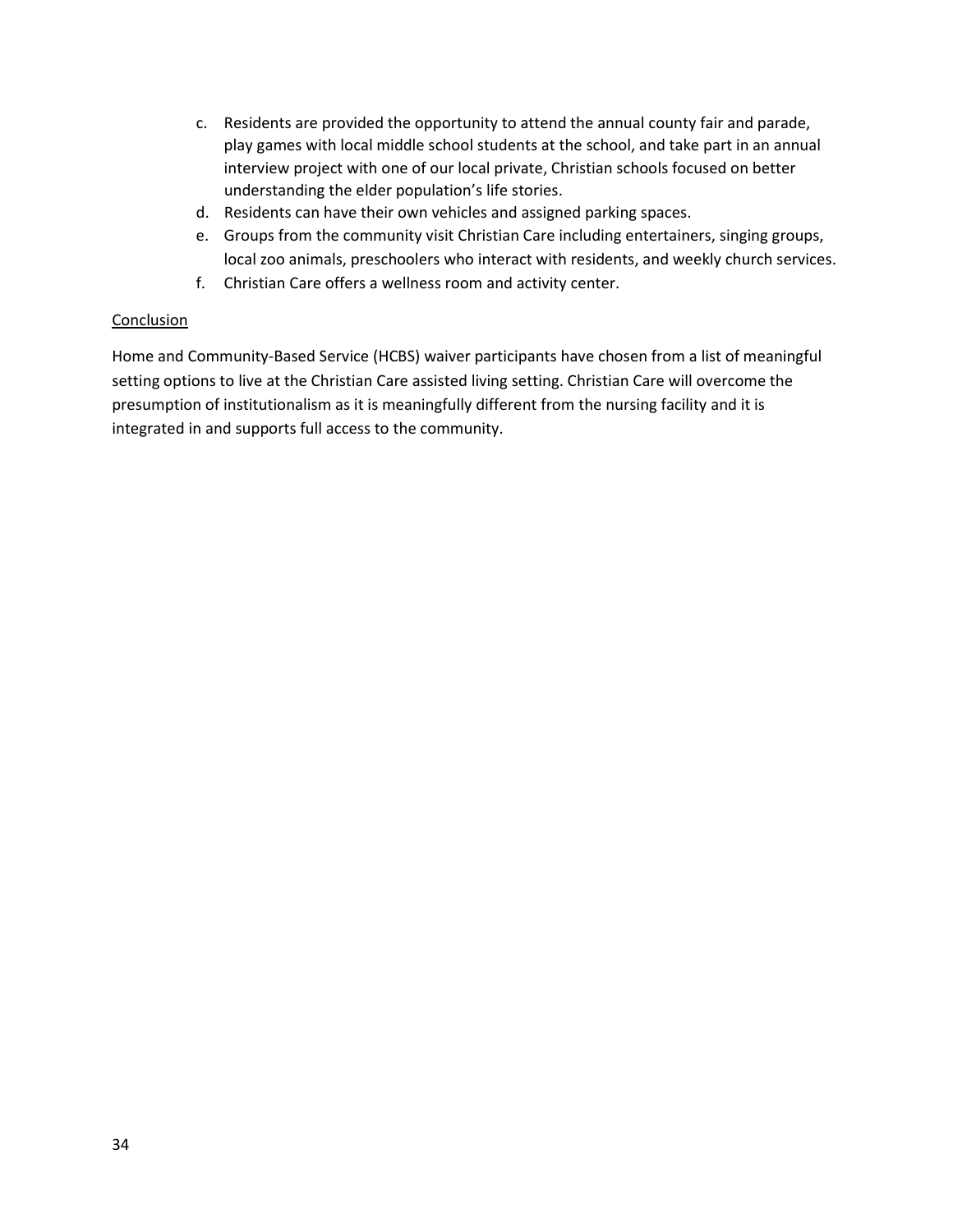| <b>Setting Name:</b>    | <b>Sprenger Health Care of Mishawaka</b>                                                                              |
|-------------------------|-----------------------------------------------------------------------------------------------------------------------|
| Description of Setting: | Sprenger Health Care of Mishawaka is located in Mishawaka, Ind., and is<br>a few miles from shopping and restaurants. |
| Type of setting:        | Co-located with nursing facility                                                                                      |

 Sprenger Health Care of Mishawaka (hereinafter referred to as "Sprenger") is included in the list of settings that have been identified as presumed institutional and subject to public comment. Sprenger participates in the Division of Aging's Home and Community-Based waiver(s).

## How This Setting Will Overcome Being Presumed Institutional

 The Division believes that ultimately, this setting will overcome the presumption of institutionalism by showing (1) that there is a meaningful distinction between the assisted living setting and the nursing facility and (2) that the setting is integrated in and supports full access to the greater community.

## Evidence Overcoming the Presumption of Institutionalism

The following characteristics overcome the presumption of institutionalism at Sprenger:

- 5. There is meaningful distinction between Sprenger and the nursing facility
	- a. The assisted living and nursing facility do not share a bank account.
	- b. The assisted living and nursing facility do not share financial arrangements.
	- c. There are financial statements demonstrating separation from the nursing facility.
	- d. The assisted living has its own dedicated nursing, dietary, activities and housekeeping staff that is separate then the skilled nursing facility.
	- e. There is a long hallway that separates the nursing facility and assisted living. The nursing facility and the assisted living are on separate side of the building and cannot be accessed without walking down a long hall with entrance that separates the two entities. There are also two separate designated dining rooms and activities rooms and lounge areas.
	- f. There is separate signage for the nursing facility and assisted living.
	- g. Sprenger allows pets in the assisted living apartment.
	- h. Residents are free to choose their own apartments.
	- i. Residents have their own single-occupancy apartment.
- 6. The setting is integrated in and supports full access to the greater community
	- a. Residents participate in local churches, fairs, and senior centers.
	- resident council, and happy hour at Sprenger. b. Residents can participate in Bingo, crafts, trivia, cooking, musical entertainment,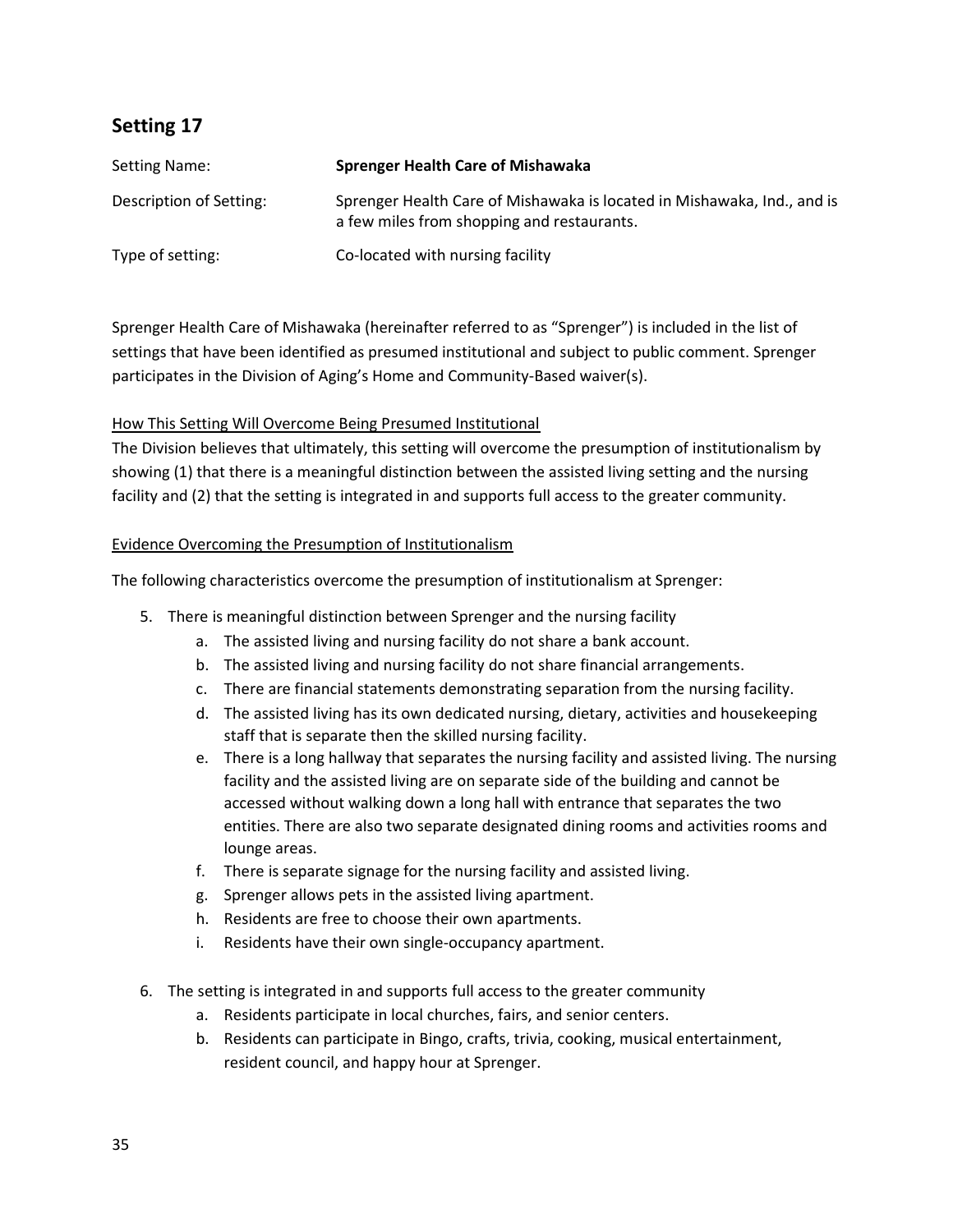- c. Sprenger provides transportation to residents and family members can transport residents as well.
- d. Sprenger has its own dedicated parking lot for assisted living residents who have the desire to continue to operate a vehicle.
- e. Sprenger has a happy hour lounge, in-house café, courtyard, putting green, and theater room.
- f. Volunteers and local businesses are involved at Sprenger.

 Home and Community-Based Service (HCBS) waiver participants have chosen from a list of meaningful setting options to live at the Sprenger assisted living setting. Sprenger will overcome the presumption of institutionalism as it is meaningfully different from the nursing facility and it is integrated in and supports full access to the community.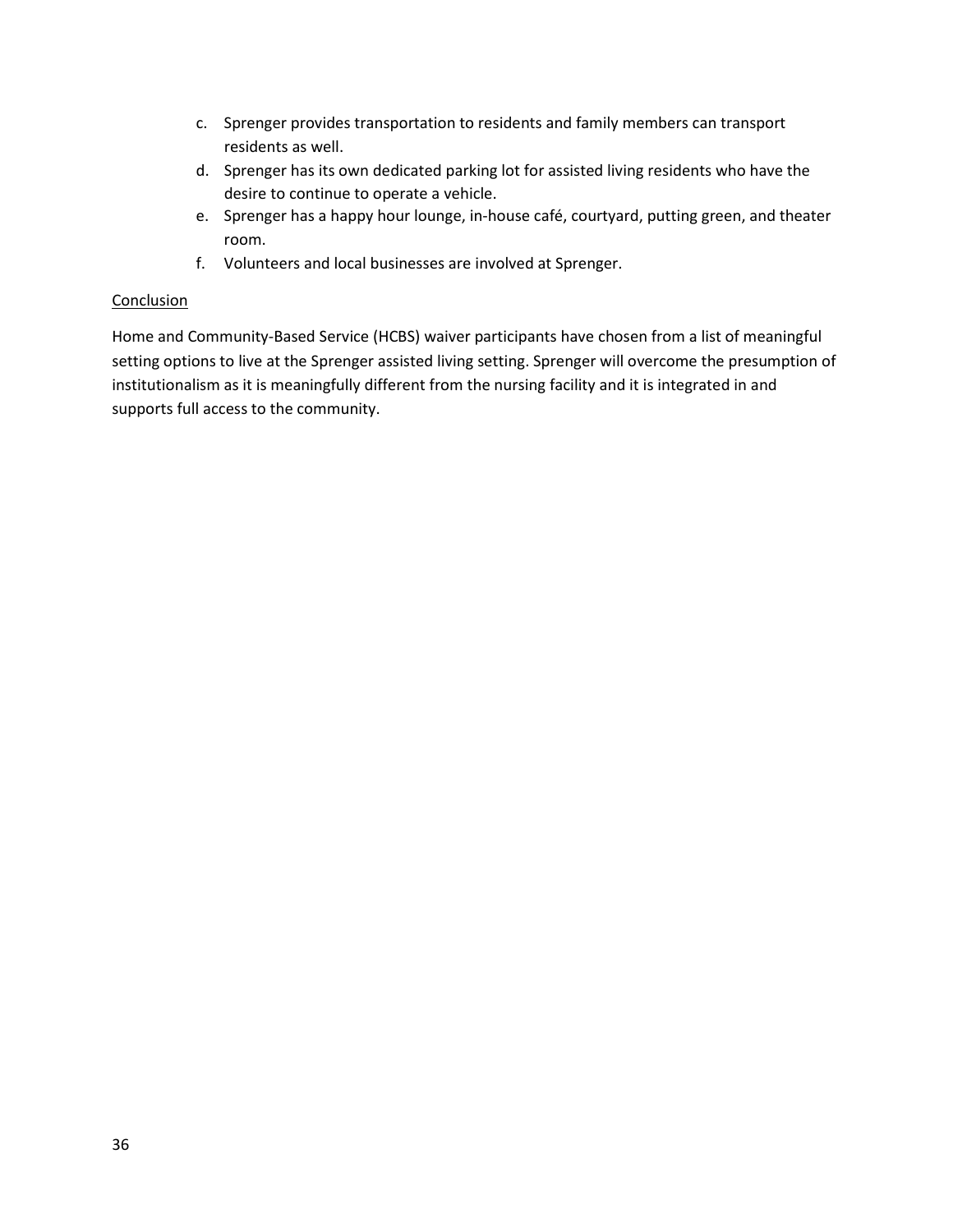| <b>Setting Name:</b>    | <b>Wesley Manor Retirement Community</b>                                                                                                                                                                                                                                                                                                                                                                                                                         |
|-------------------------|------------------------------------------------------------------------------------------------------------------------------------------------------------------------------------------------------------------------------------------------------------------------------------------------------------------------------------------------------------------------------------------------------------------------------------------------------------------|
| Description of Setting: | Wesley Manor Retirement Community is a continuing care community<br>located in Frankfort, Ind., including a duplex, single family homes<br>(cottages homes for fully independent seniors), and a large senior<br>activity center. The campus is 83-acres with a bowling alley, indoor<br>swimming pool, fitness center, greenhouse, and golf course. The<br>community is located in a small town that has the typical chain<br>restaurants and small businesses. |
| Type of setting:        | Co-located with nursing facility                                                                                                                                                                                                                                                                                                                                                                                                                                 |

 Wesley Manor Retirement Community (hereinafter referred to as "Wesley Manor") is included in the list of settings that have been identified as presumed institutional and subject to public comment. Wesley Manor participates in the Division of Aging's Home and Community-Based waiver(s).

## How This Setting Will Overcome Being Presumed Institutional

 The Division believes that ultimately, this setting will overcome the presumption of institutionalism by showing (1) that there is a meaningful distinction between the assisted living setting and the nursing facility and (2) that the setting is integrated in and supports full access to the greater community.

#### Evidence Overcoming the Presumption of Institutionalism

The following characteristics overcome the presumption of institutionalism at Wesley Manor:

- 1. There is meaningful distinction between the assisted living and the nursing facility
	- a. Wesley Manor has some separate entrances between the nursing facility and assisted living setting.
	- b. Wesley Manor tracks revenues by area and department.
	- c. The assisted living and nursing facility are distinct areas of the campus and the main building.
	- d. The assisted living area and the Health Center have separate activity areas and dedicated staff to each area.
	- e. Residents are free to choose their own apartments.
	- f. Residents have their own single-occupancy apartment.
- 2. The setting is integrated in and supports full access to the greater community
	- a. Residents participate in daily, weekly, and monthly activities.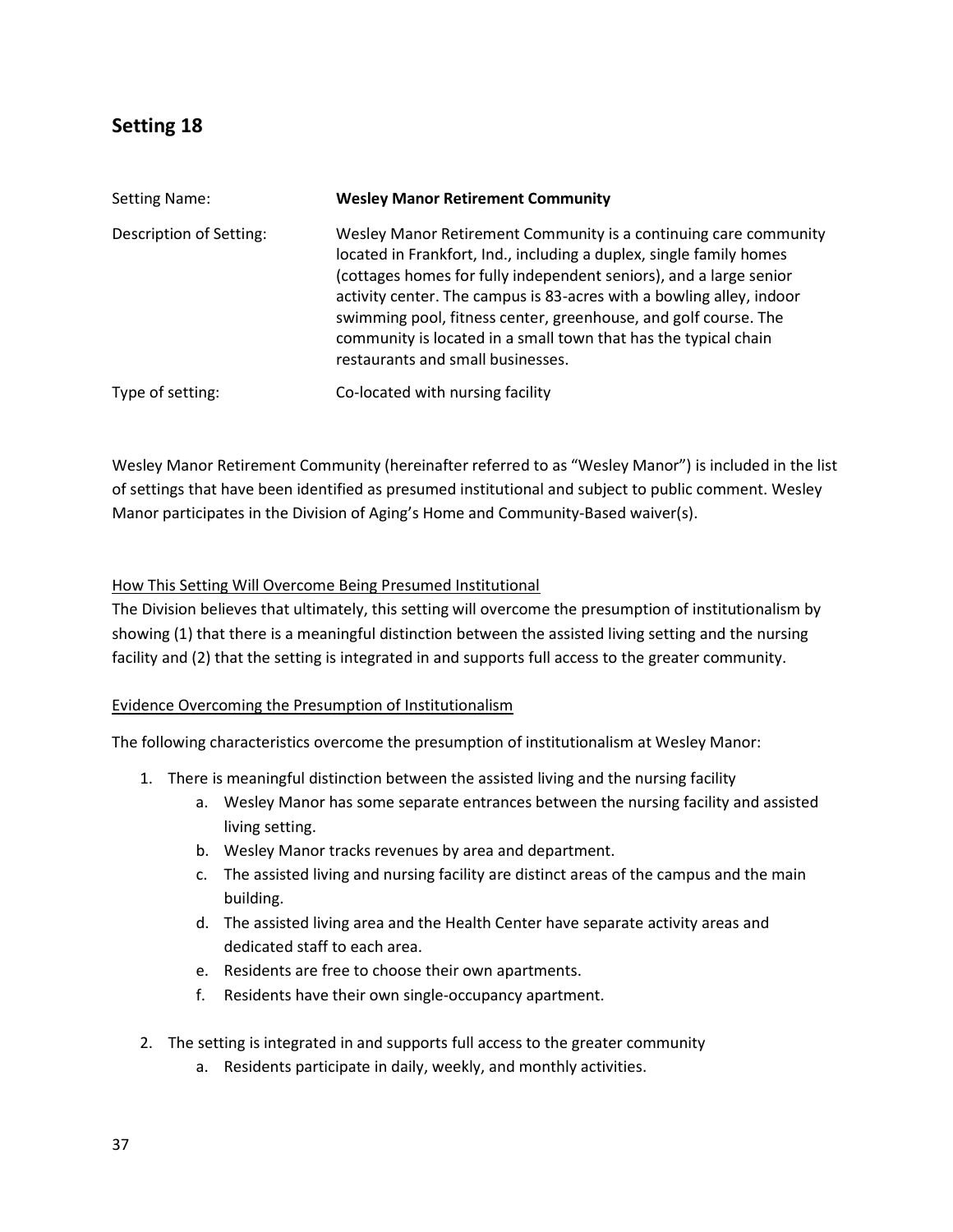- b. If a resident wants to go shopping, Wesley Manor provide a shuttle to different shopping locations twice weekly.
- c. For transportation options, Wesley Manor provides fee-for-service transportation, residents can make appointments with the Paul Phillipe Resource Center, can use taxi services, and are able to have a car on-site with ample parking available.
- d. Activities that are offered to the community members and groups are: monthly entertainment (i.e. happy hour), local funeral homes do monthly events, the local humane society come in monthly with pets for visits, different clubs/organizations volunteer when asked. Wesley Manor offers bus outings weekly, car and tractor shows in the summer months, and has different sales (i.e. greenhouse plant sale).
- e. Activities that are available in the assisted living are 4-lane bowling alley, swimming (therapy pool), dart ball, card clubs, gardening clubs, and a billiards room recreation area with pool table and tabletop tennis.

 Home and Community-Based Service (HCBS) waiver participants have chosen from a list of meaningful setting options to live at the Wesley Manor assisted living setting. Wesley Manor will overcome the presumption of institutionalism as it is meaningfully different from the nursing facility and it is integrated in and supports full access to the community.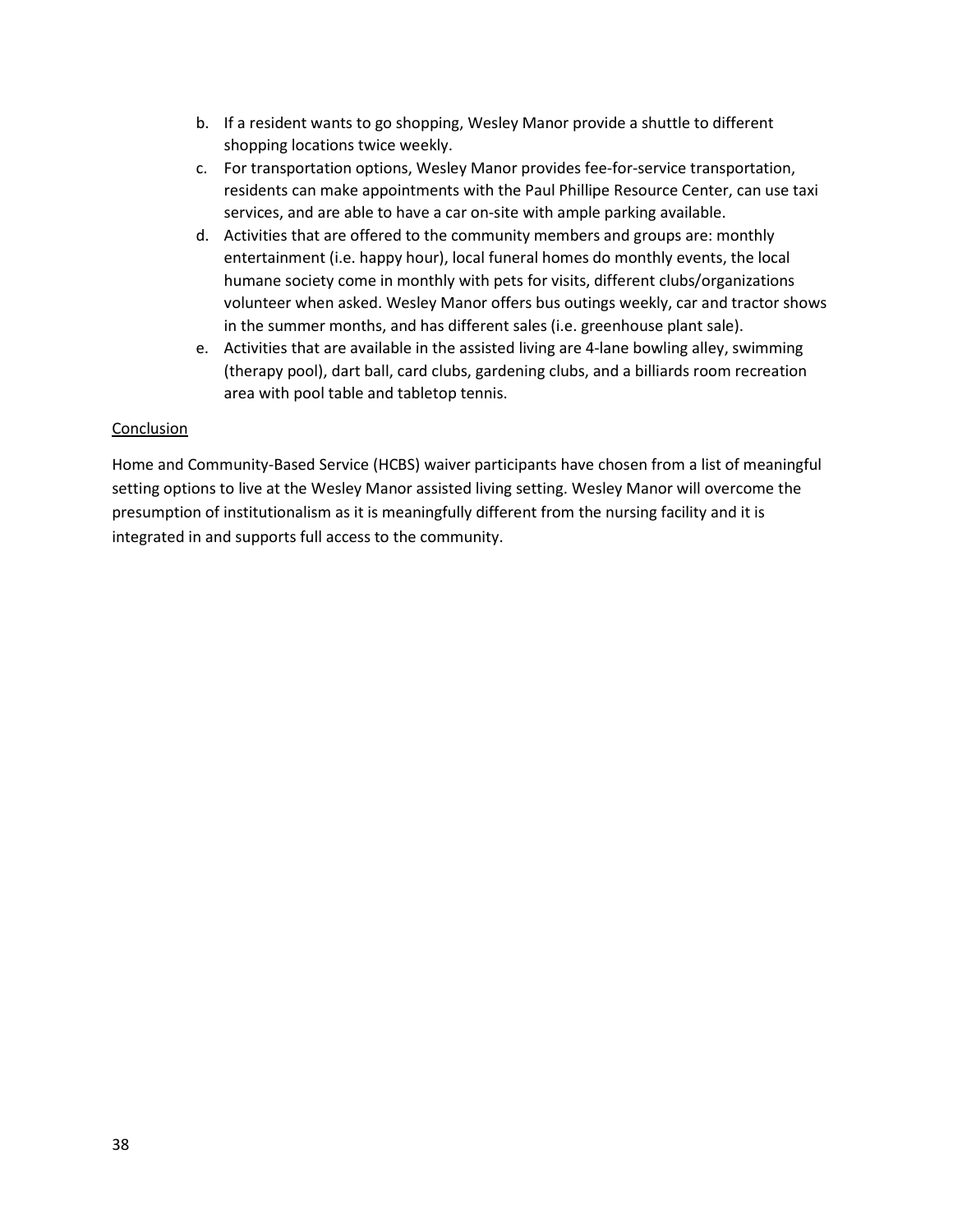| Setting Name:           | <b>The Milton Home</b>                                                                                                                                                                                                                                                                                                                                    |
|-------------------------|-----------------------------------------------------------------------------------------------------------------------------------------------------------------------------------------------------------------------------------------------------------------------------------------------------------------------------------------------------------|
| Description of Setting: | The Milton Home is located in South Bend, Ind., with a river on one side<br>and a neighborhood on the other side. Restaurants and a hospital are<br>within a block of the building. Additionally, The Milton Home is located<br>a few blocks from shops, a performing arts theater, a park, a Riverwalk,<br>and the city services of downtown South Bend. |
| Type of setting:        | Co-located with nursing facility                                                                                                                                                                                                                                                                                                                          |

 The Milton Home is included in the list of settings that have been identified as presumed institutional and subject to public comment. The Milton Home participates in the Division of Aging's Home and Community-Based waiver(s).

## How This Setting Will Overcome Being Presumed Institutional

 The Division believes that ultimately, this setting will overcome the presumption of institutionalism by showing (1) that there is a meaningful distinction between the assisted living setting and the nursing facility and (2) that the setting is integrated in and supports full access to the greater community.

## Evidence Overcoming the Presumption of Institutionalism

The following characteristics overcome the presumption of institutionalism at The Milton Home:

- 1. There is meaningful distinction between the assisted living and the nursing facility
	- a. Revenues come into two separate accounts.
	- b. Revenues for the assisted living are deposited into an assisted living account.
	- c. There are separate entrances inside the building between the nursing facility and assisted living.
	- d. Residents are free to choose their own apartments.
	- e. Residents have their own single-occupancy apartment.
- 2. The setting is integrated in and supports full access to the greater community
	- a. The Milton Home has access to downtown South Bend allowing residents to visit local shops, downtown resources, and events of the resident's choosing.
	- b. Residents attend shows, concerts, and museums; they enjoy festivals downtown.
	- c. The view of the river from The Milton home allows residents to watch the River Races and practices during summer months. Outdoor patios were recently added for additional outdoor activities.
	- d. Residents can use The Milton Home bus for appointments and outings. Public bus transportation and ride share services are also available. Friends and family can also transport the resident.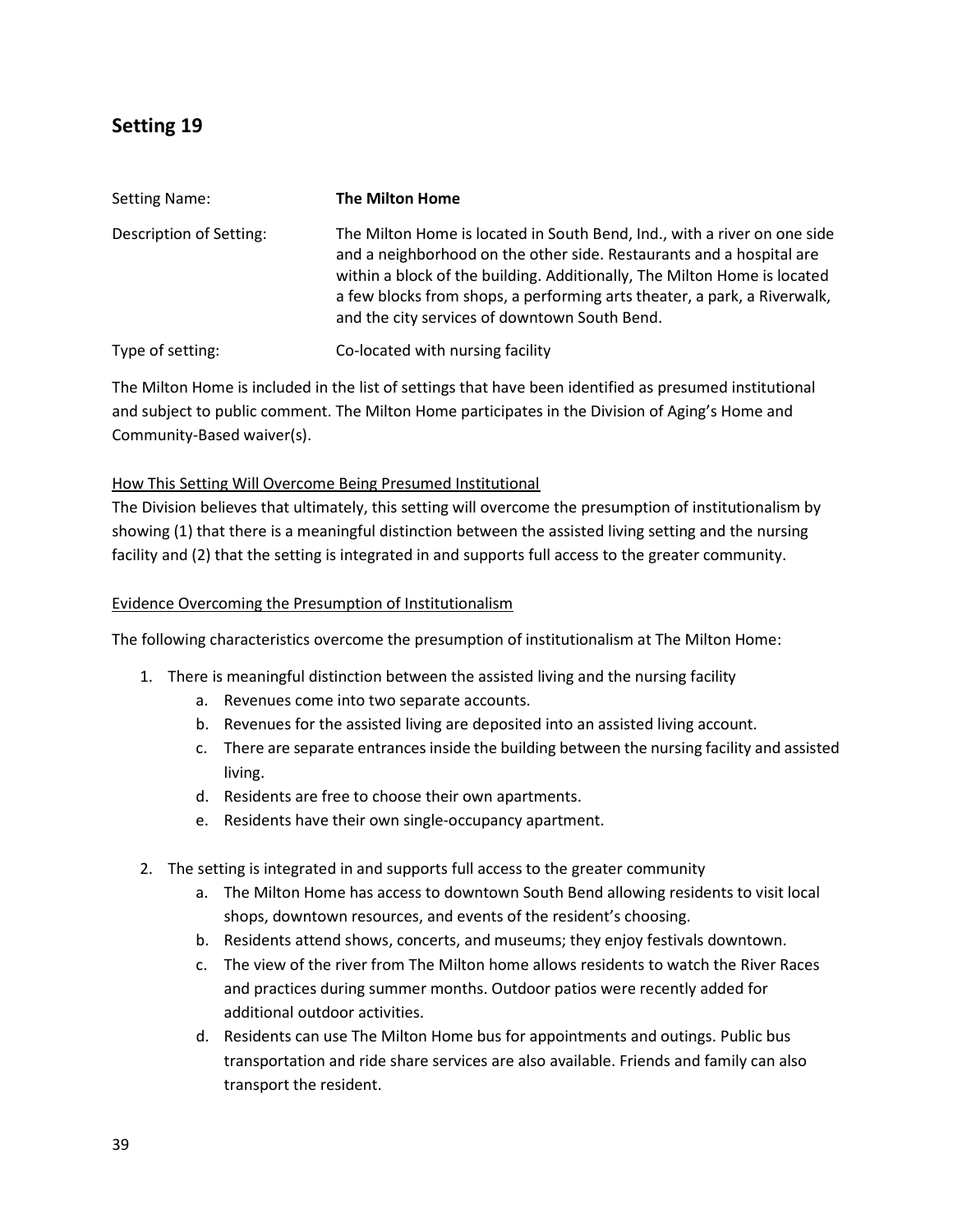- e. The Milton Home hosts art shows featuring resident paintings, and hosts family education meetings related to dementia educational discussions and group support.
- f. Residents can participate in Mod Squad, a resident council, and outdoor excursions.

 Home and Community-Based Service (HCBS) waiver participants have chosen from a list of meaningful setting options to live at The Milton Home assisted living setting. The Milton Home will overcome the presumption of institutionalism as it is meaningfully different from the nursing facility and it is integrated in and supports full access to the community.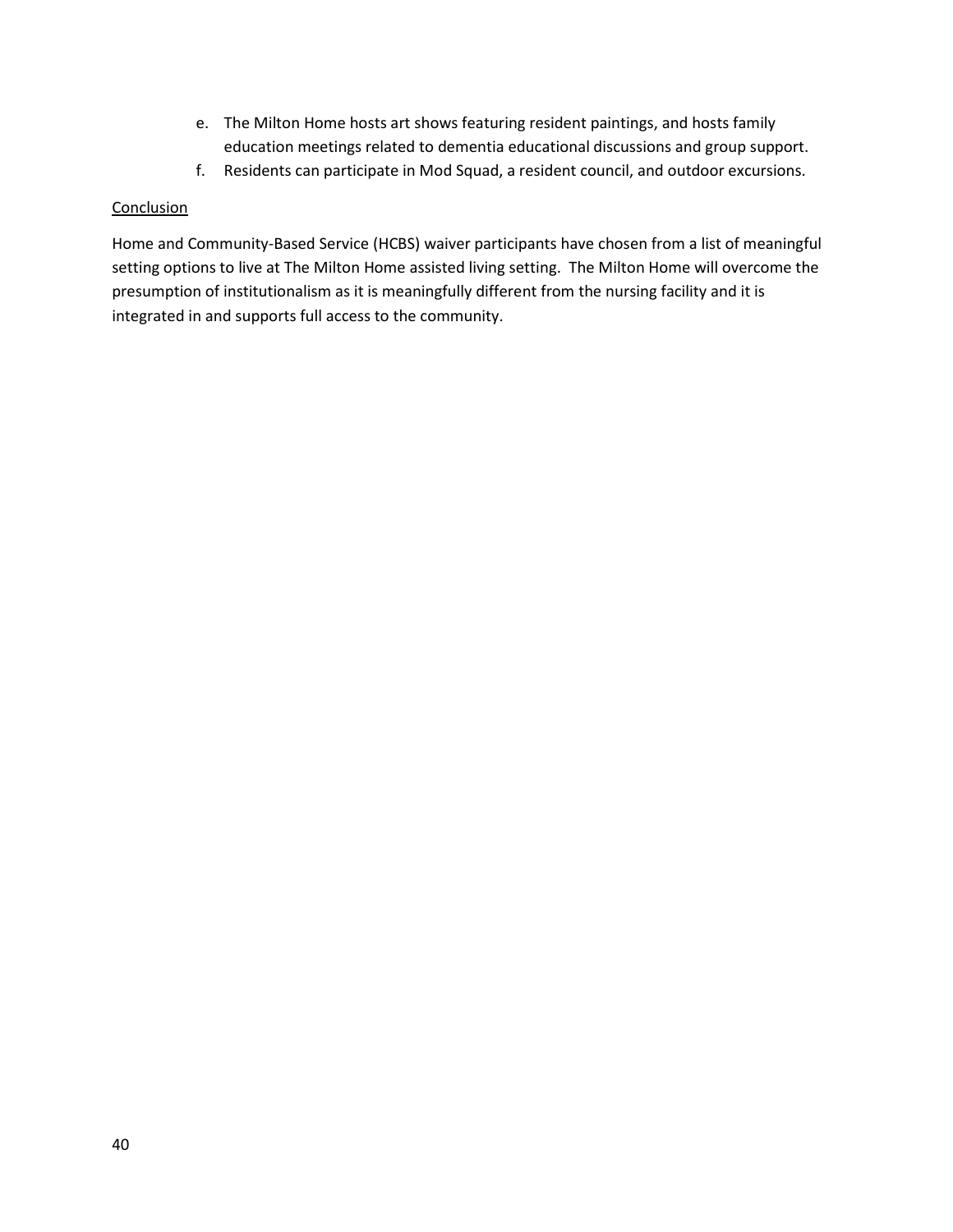| Setting Name:           | <b>Otterbein Franklin SeniorLife</b>                                                                                                                                                                                                                                                                                                                                                                                                                                                                                   |
|-------------------------|------------------------------------------------------------------------------------------------------------------------------------------------------------------------------------------------------------------------------------------------------------------------------------------------------------------------------------------------------------------------------------------------------------------------------------------------------------------------------------------------------------------------|
| Description of Setting: | Otterbein Franklin SeniorLife is located in Franklin, Ind., and includes<br>independent cottage homes, independent and assisted living<br>apartments, and healthcare. The campus is located half a mile west of<br>downtown Franklin with a hospital across the street, housing, and the<br>Johnson County Fairgrounds on one side of the property and local<br>businesses across the street. The campus has 120-acres with walking<br>paths, a fishing pond, tennis court, indoor pool, playground, and<br>clubhouse. |
| Type of setting:        | Co-located with nursing facility                                                                                                                                                                                                                                                                                                                                                                                                                                                                                       |

 Otterbein Franklin SeniorLife (hereinafter referred to as "Otterbein") is included in the list of settings that have been identified as presumed institutional and subject to public comment. Otterbein participates in the Division of Aging's Home and Community-Based waiver(s).

### How This Setting Will Overcome Being Presumed Institutional

 The Division believes that ultimately, this setting will overcome the presumption of institutionalism by showing (1) that there is a meaningful distinction between the assisted living setting and the nursing facility and (2) that the setting is integrated in and supports full access to the greater community.

#### Evidence Overcoming the Presumption of Institutionalism

The following characteristics overcome the presumption of institutionalism at Otterbein:

- 3. There is meaningful distinction between the assisted living and the nursing facility
	- a. Otterbein has account numbers that separate aspects of the nursing and assisted living operations.
	- b. Each setting is separated by a hallway.
	- c. Residents are free to choose their own apartments.
	- d. Residents have their own single-occupancy apartment.
- 4. The setting is integrated in and supports full access to the greater community
	- a. Otterbein hosts many events on campus, such as a country fair, and provides opportunities for community involvement through Coats for Kids, Christmas Angels, Fast Track, United Way, Relay for Life, Strawberries on the Square, downtown holiday lighting, and more.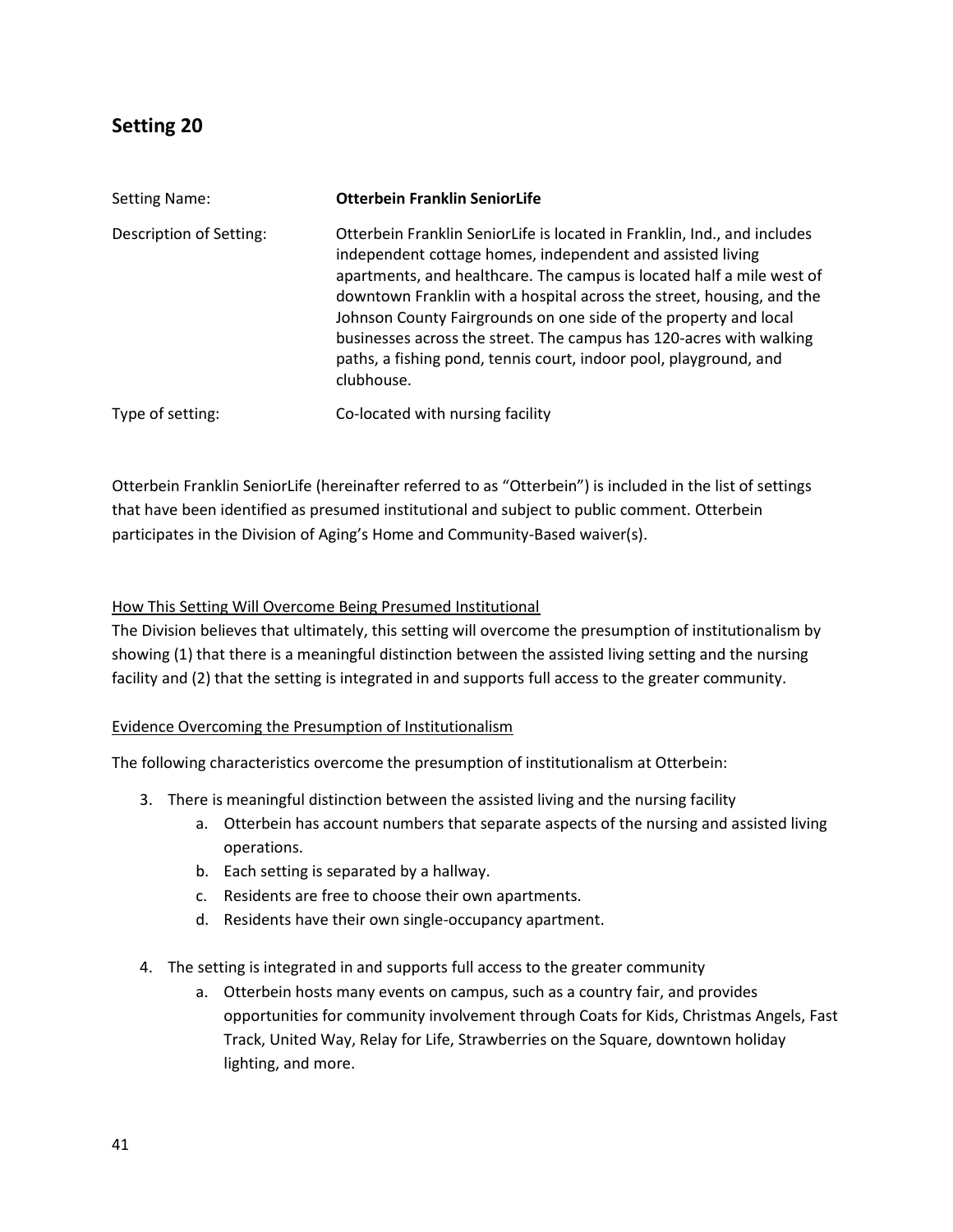- b. External groups visit Otterbein to perform, visit, do educational series, community service or leading exercise in the wellness center.
- c. The local community is involved through outdoor concerts, parades, drive-thrus, and contests with local community member judges.
- d. For transportation needs, residents can use in-house transportation or use Access Johnson County and Johnson County Senior Services.
- e. Residents have the flexibility to bring services, like grocery delivery to the campus and can sign up for frequent bus ride to local areas for shopping, entertainment, and other activities.

 Home and Community-Based Service (HCBS) waiver participants have chosen from a list of meaningful setting options to live at the Otterbein assisted living setting. Otterbein will overcome the presumption of institutionalism as it is meaningfully different from the nursing facility and it is integrated in and supports full access to the community.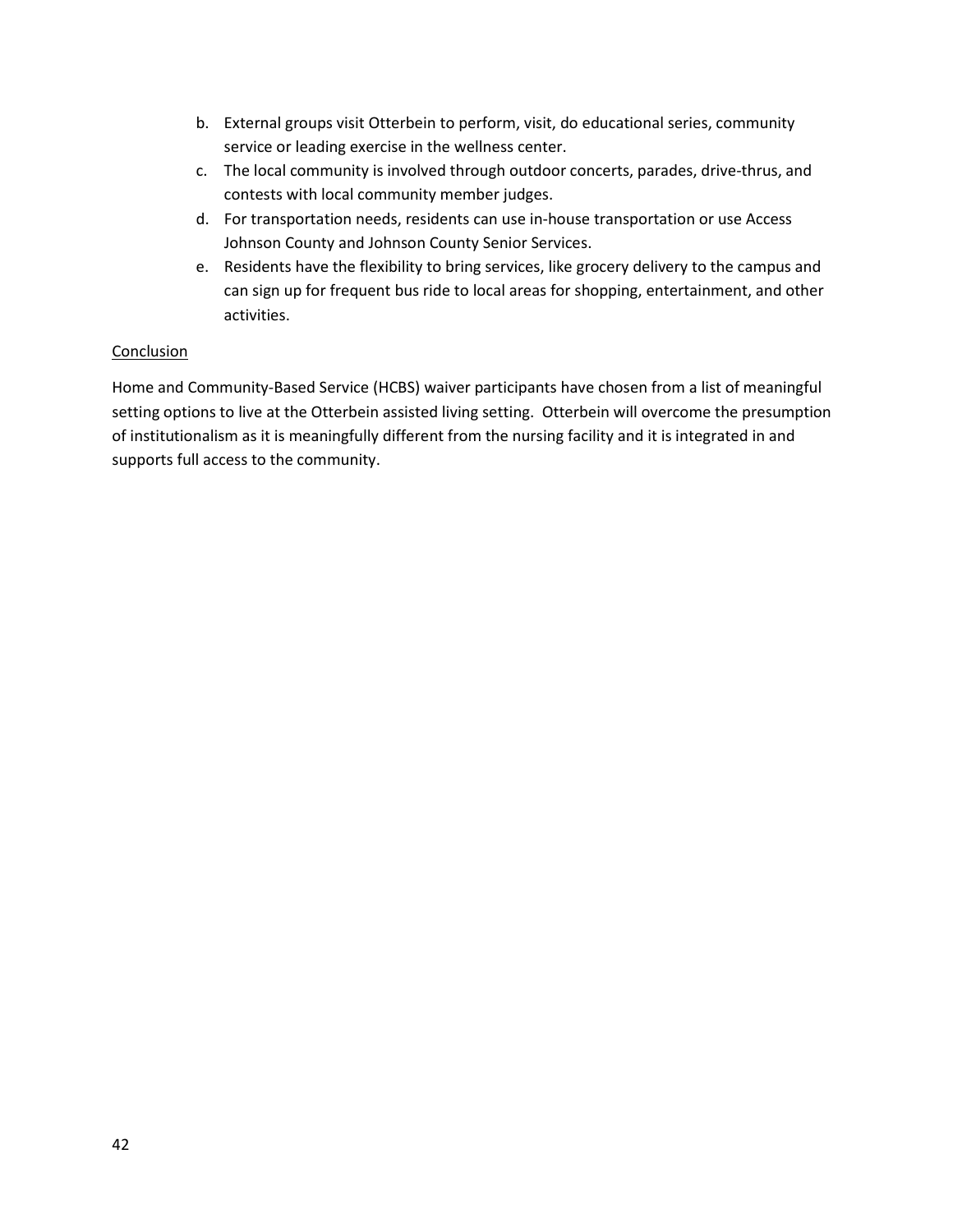| Setting Name:           | <b>Parker Health and Rehabilitation</b>                                                                                                                                                |
|-------------------------|----------------------------------------------------------------------------------------------------------------------------------------------------------------------------------------|
| Description of Setting: | Parker Health and Rehabilitation is located in downtown Parker City,<br>Ind., and has three distinct lifestyle communities of assisted living,<br>rehabilitation, and skilled nursing. |
| Type of setting:        | Co-located with nursing facility                                                                                                                                                       |

 Parker Health and Rehabilitation (hereinafter referred to as "Parker") is included in the list of settings that have been identified as presumed institutional and subject to public comment. Parker participates in the Division of Aging's Home and Community-Based waiver(s).

## How This Setting Will Overcome Being Presumed Institutional

 The Division believes that ultimately, this setting will overcome the presumption of institutionalism by showing (1) that there is a meaningful distinction between the assisted living setting and the nursing facility and (2) that the setting is integrated in and supports full access to the greater community.

## Evidence Overcoming the Presumption of Institutionalism

The following characteristics overcome the presumption of institutionalism at Parker

- 1. There is meaningful distinction between the assisted living and the nursing facility
	- a. Parker does not have a shared bank account between the nursing facility and assisted living.
	- b. There are no shared financial arrangements between the nursing facility and assisted living.
	- c. There is separate signage between the nursing facility and assisted living
	- d. There are some separate entrances between the nursing home and assisted living.
	- e. Residents are free to choose their own apartments.
	- f. Residents have their own single-occupancy apartment.
- 2. The setting is integrated in and supports full access to the greater community
	- a. Parker residents engage in activities such as watching movies, family outings, and any activity of their choice.
	- b. Residents can have as much or as little community involvement as they choose.
	- c. Residents can use their own vehicles, be transported by friends and family, or use transportation from Parker.
	- d. Church groups and a sorority are involved at Parker; other groups are invited to be involved with the participants.
	- e. Parker has daily activities and residents can participate at their choosing.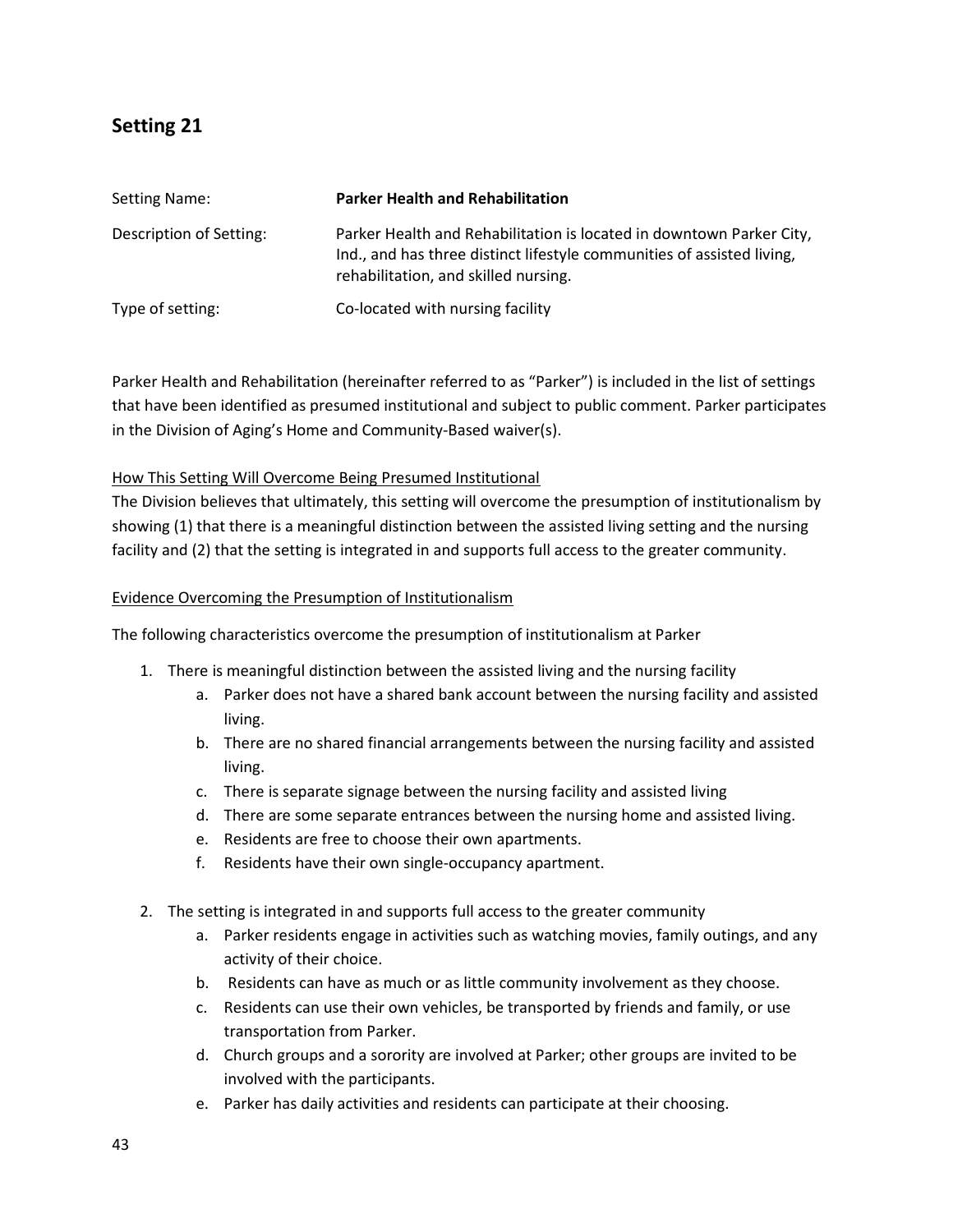Home and Community-Based Service (HCBS) waiver participants have chosen from a list of meaningful setting options to live at the Parker assisted living setting. Parker will overcome the presumption of institutionalism as it is meaningfully different from the nursing facility and it is integrated in and supports full access to the community.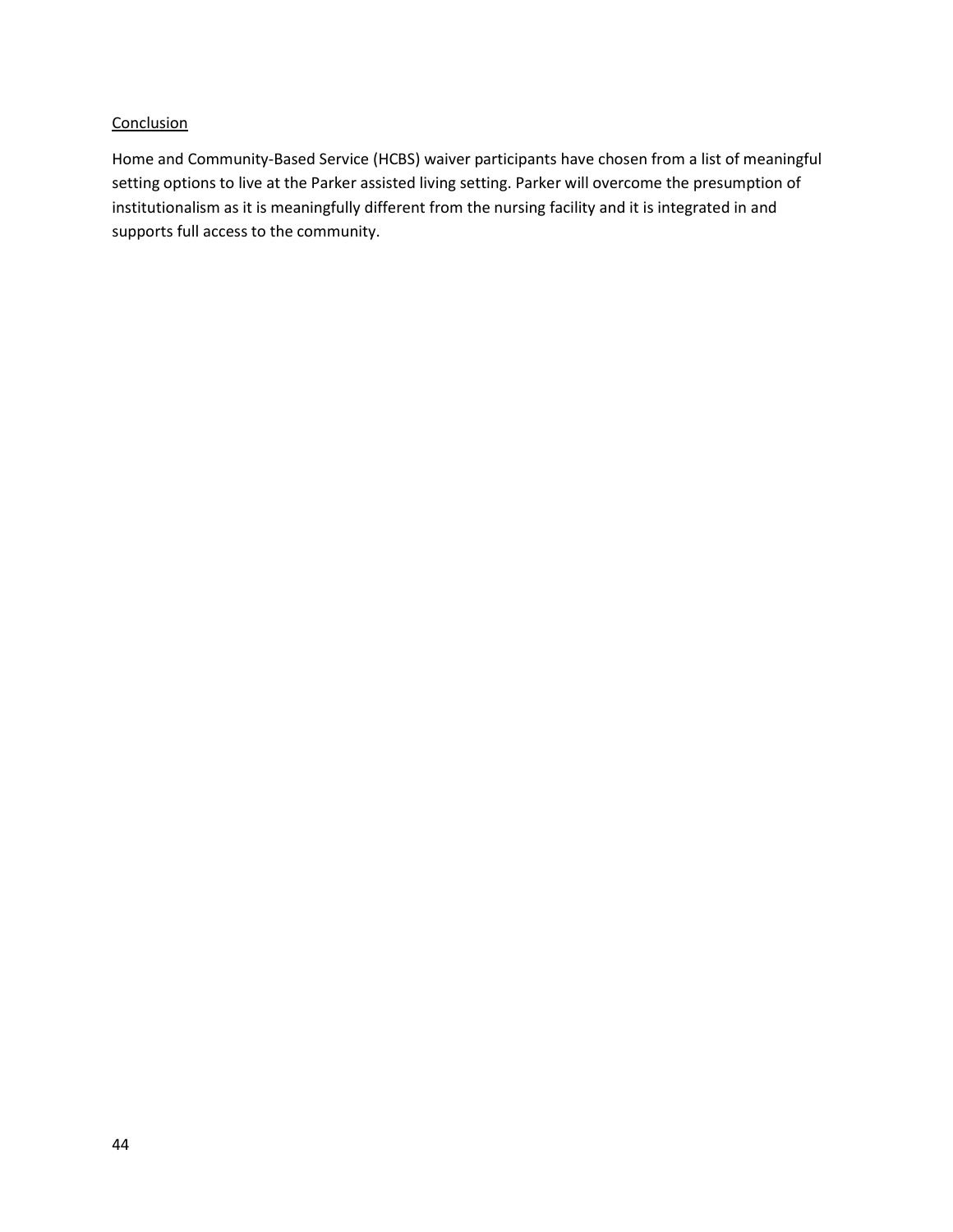| Setting Name:           | <b>Heritage Pointe of Huntington</b>                                                                                                                                                                                 |
|-------------------------|----------------------------------------------------------------------------------------------------------------------------------------------------------------------------------------------------------------------|
| Description of Setting: | Heritage Pointe of Huntington is located in Huntington, Ind. The setting<br>is a semi-rural area in a professional park that includes a hospital and<br>YMCA. The setting is also located near churches and schools. |
| Type of setting:        | Co-located with nursing facility                                                                                                                                                                                     |

 Heritage Pointe of Huntington (hereinafter referred to as Heritage Pointe is included in the list of settings that have been identified as presumed institutional and subject to public comment. Heritage Pointe of Huntington participates in the Division of Aging's Home and Community-Based waiver(s).

## How This Setting Will Overcome Being Presumed Institutional

 The Division believes that ultimately, this setting will overcome the presumption of institutionalism by showing (1) that there is a meaningful distinction between the assisted living setting and the nursing facility and (2) that the setting is integrated in and supports full access to the greater community.

## Evidence Overcoming the Presumption of Institutionalism

 The following characteristics overcome the presumption of institutionalism at Heritage Pointe of Huntington:

- 1. There is meaningful distinction between the assisted living and the nursing facility
	- a. Heritage Pointe of Huntington has a separate entrance between the assisted living and nursing facility.
	- b. There is separate signage for the assisted living inside the building.
	- c. The nursing facility is a separate and distinct part of Heritage Pointe of Huntington.
	- d. Financial statements can be separated to show the distinction between the nursing facility and assisted living.
	- e. Residents are free to choose their own apartments.
	- f. Residents have their own single-occupancy apartment.
- 2. The setting is integrated in and supports full access to the greater community
	- a. Heritage Pointe of Huntington has diner clubs, bi-weekly shopping trips, bus rides, sporting and cultural trips outside of the setting.
	- b. Community members are encouraged to organize clubs and activities at the setting.
	- c. Activities inside the setting include Bingo, wellness exercise programs, corn hole, craft clubs, musical programs, devotional programs, chapel service, themed parties, shopping trips, dining clubs and community outings. Activities are also based on the current needs and desires of the residents.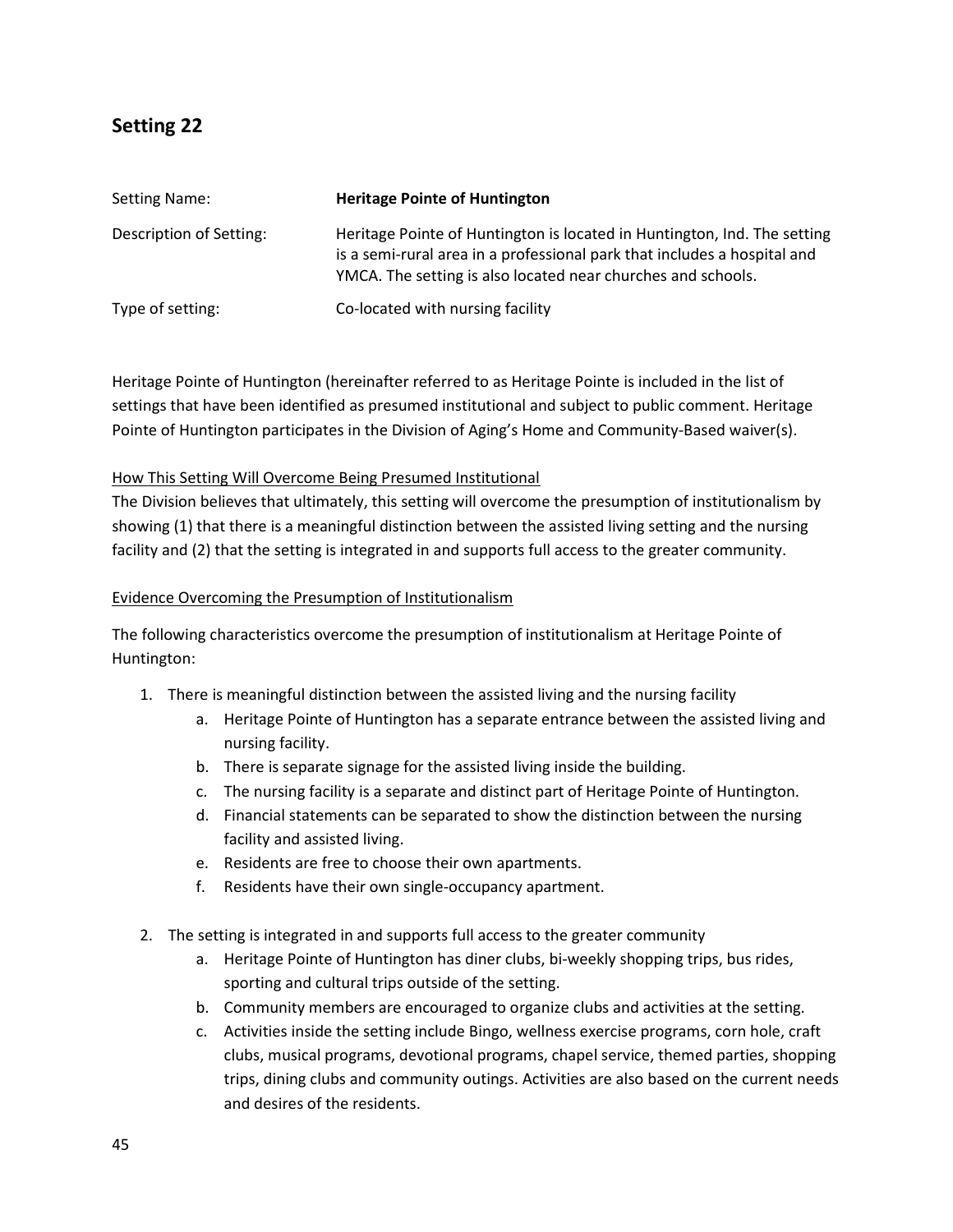- d. Transportation can be provided using the resident's own car, family or friends, and county-based transportation services are available.
- e. Residents have access to exercise equipment and a pool table.

 Home and Community-Based Service (HCBS) waiver participants have chosen from a list of meaningful setting options to live at the Heritage Pointe of Huntington assisted living setting. Heritage Pointe of Huntington will overcome the presumption of institutionalism as it is meaningfully different from the nursing facility and it is integrated in and supports full access to the community.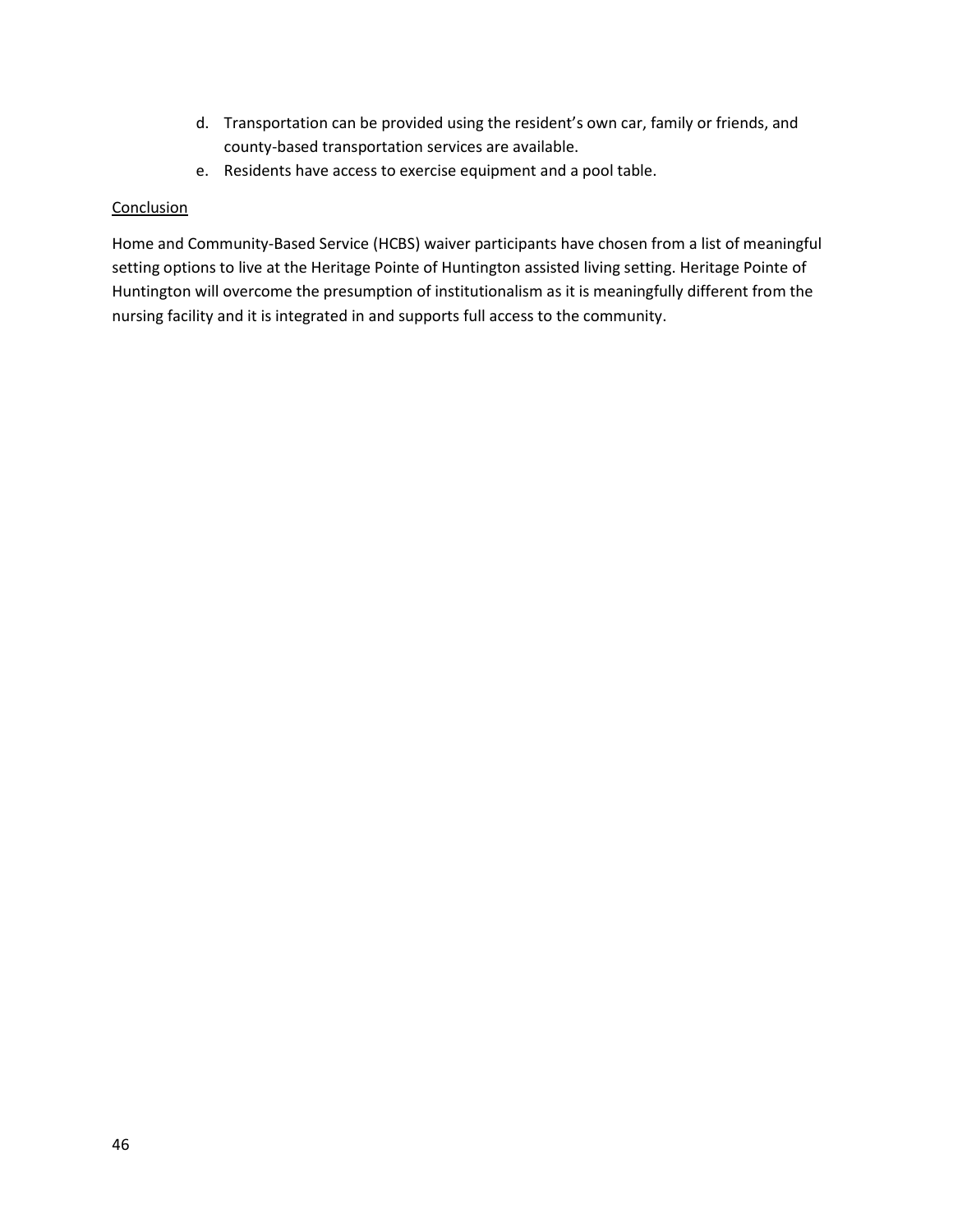| <b>Setting Name:</b>    | A Rosie Place for Children                                                                                                                                                                                                                                                                                                                                                                                                                                                                                                                                                                                                                                                                                                                                                                                                                                                                                                                                                                                                                                                                                                                                                                                                                                           |
|-------------------------|----------------------------------------------------------------------------------------------------------------------------------------------------------------------------------------------------------------------------------------------------------------------------------------------------------------------------------------------------------------------------------------------------------------------------------------------------------------------------------------------------------------------------------------------------------------------------------------------------------------------------------------------------------------------------------------------------------------------------------------------------------------------------------------------------------------------------------------------------------------------------------------------------------------------------------------------------------------------------------------------------------------------------------------------------------------------------------------------------------------------------------------------------------------------------------------------------------------------------------------------------------------------|
| Description of Setting: | A Rosie Place for Children serves all 92 counties in the state of Indiana<br>by providing respite care to medically fragile children (age 0-21). A Rosie<br>Place for Children is situated on five acres in South Bend, Indiana.<br>Accommodations include six unique kid-friendly bedrooms the children<br>like to call their own, which are warm, spacious, and colorful featuring<br>nature-inspired themes. The saltwater aquarium, colorful murals,<br>outdoor pond, and waterfall are just some of the fun features the<br>children love. Children can stay in Desert Dreams, Sunny Meadow,<br>Jungle Playground, Moonscape Mountain, The Harbor, or Barefoot<br>Beach. Guests can use one of three bathrooms (the Pond, the Waterfall,<br>and the River) which are especially equipped for a variety of<br>abilities/needs. Children and staff gather in the common rooms: Grand<br>Park (our living room) and Nibbling Nook (the kitchen, of course!). Staff<br>and children eat together and play together. Virtual tour included to<br>include layout of the facility at<br>https://www.youtube.com/watch?v=ieXhugrCsxs                                                                                                                                    |
| Type of setting:        | <b>Licensed Specialty Hospital</b>                                                                                                                                                                                                                                                                                                                                                                                                                                                                                                                                                                                                                                                                                                                                                                                                                                                                                                                                                                                                                                                                                                                                                                                                                                   |
|                         | A Rosie Place for Children is the first (and only) specialty hospital in the<br>state of Indiana exclusively for children who are medically fragile in<br>order to provide respite for parent(s) or caregiver(s) of these children. A<br>child who is medically fragile requires daily care by specially trained<br>caregivers (above and beyond typical parenting). Children who are<br>medically fragile require the use of therapies and/or specialized high<br>tech medical equipment (such as G-Tubes, ventilators, apnea monitors,<br>suction machines) to sustain or enhance their lives. Conditions that may<br>constitute medically fragile include (but are not limited to): premature<br>birth, brain injury, uncontrolled seizure disorder, cancer, spina bifida,<br>complications from surgeries, chronic lung or heart disease, swallowing<br>disorders or specialized feeding issues, neuromuscular disease, or other<br>chronic health conditions such as diabetes and asthma that require<br>specialized care that cannot be provided by an untrained care giver.<br>Although the setting is a highly equipped hospital, capable of caring for<br>the most complex pediatric conditions, it is most of all a "home-away-<br>from-home" environment. |
|                         | A Rosie Place for Children is included in the list of settings that have<br>been identified as presumed institutional and subject to public<br>comment. A Rosie Place for Children is seeking application approval to<br>become a Respite Provider through the Indiana Division of Aging's                                                                                                                                                                                                                                                                                                                                                                                                                                                                                                                                                                                                                                                                                                                                                                                                                                                                                                                                                                           |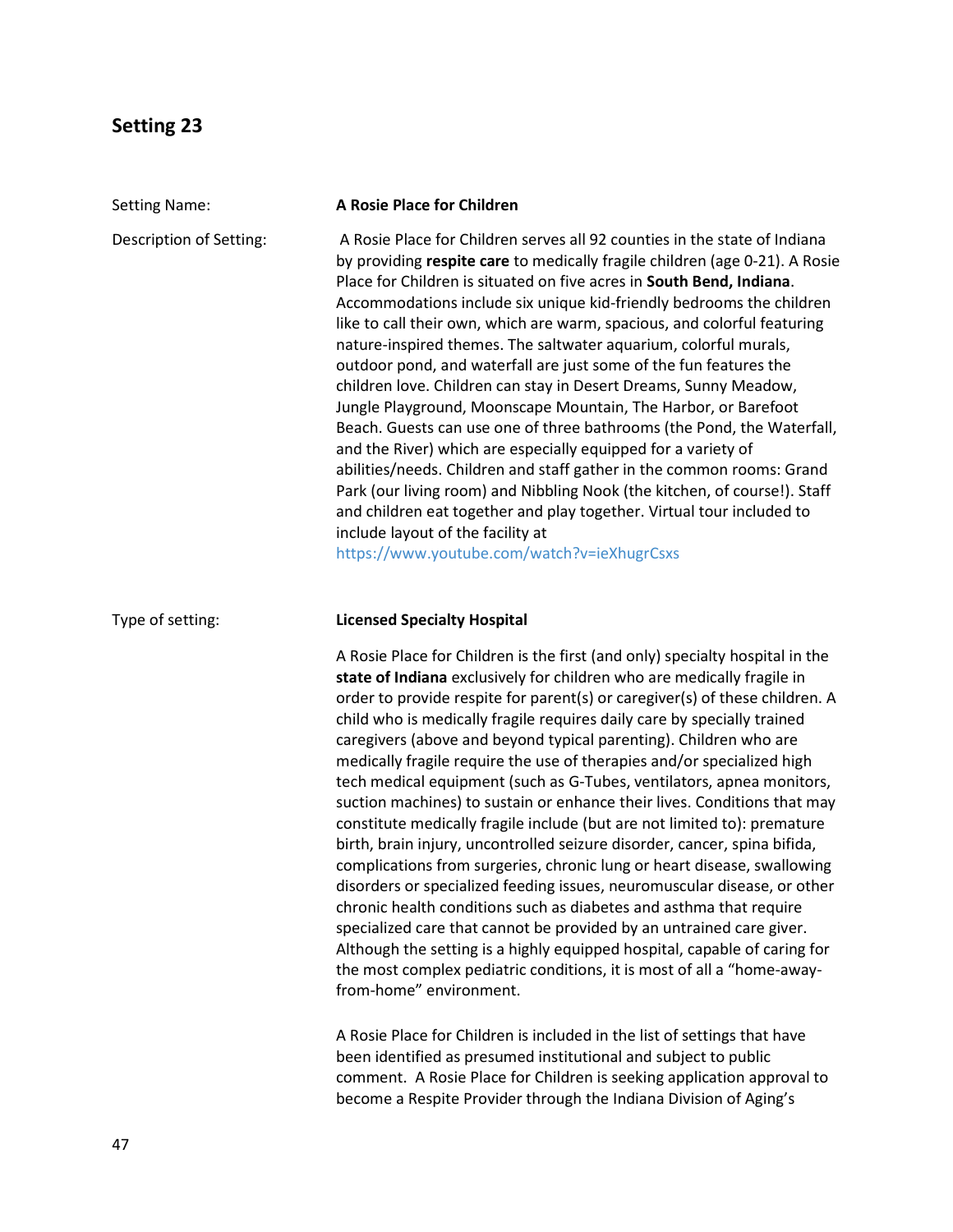Home and Community-Based waiver(s), which serves approximately 1,400 medically fragile children.

## How This Setting Will Overcome Being Presumed Institutional

 A Rosie Place for Children allows families to keep children living at home, as opposed to relocating medically fragile children to a nursing facility, because staff provide heightened quality, necessary and temporary respite to families of medically fragile children. Families choose respite care service to reduce day-to-day stresses, time to rest and attend to other responsibilities, such as work and parenting other children. Parent(s) and/or caregiver is often the only consistent person managing a fragile child's complex medical condition.<sup>1</sup> Indiana, like many States, struggles to fill skilled provider capacity within home and community based services. In the event skilled care is located for a family with a medically fragile child, parents/caregivers do not feel comfortable leaving the home to receive respite while the provider is in the home. Parents often have a difficult time finding people whom they trust and who are willing to provide safe, high-quality care in their absence. When parents utilize services at A Rosie Place, it is often the first respite they receive, because it is the first time parents feel safe leaving their child with a provider. During the course of the respite service, A Rosie Place staff remain in continuous communication with parent(s)/caregiver(s) by sending them pictures and videos of their child(ren) and the activities they are doing based on interests of each child.

 A Rosie Place staff understands the importance of continuity in each child's care, and respect the role of the caregiver at home. Children who are medically fragile come to A Rosie Place for up to 10 nights at a time for respite stays. During this time, parents are given the gift of time to go on a date night, experience fun activities with their healthy children or enjoy much needed rest. There is a one child to one staff, or sometimes two staff ration of care to ensure each child receives an immersive, person centered experience during respite care. Additionally, A Rosie Place staff provide education and training to parent(s)/caregiver(s) as support in caring for their medically fragile child. This transfer of knowledge and skills to caregivers helps them provide quality care to their medically fragile child, so that relocation to a nursing facility is preventable. Please visit the following link to learn about a parent's experience at A Rosie Place.

 A Rosie Place is unique and special; staff simply think outside the box when it comes to caring Indiana's medically fragile children and their families. If A Rosie Place was not able to provide respite care, many families with medically fragile children may not be able to continue caring for their children in a home based setting.

 For more information about the experience of medically fragile children and their parents as well as the work A Rosie Place does to support these families, please visit <https://www.youtube.com/watch?v=ArHvdgTsSCE>

### Evidence Overcoming the Presumption of Institutionalism

The following characteristics overcome the presumption of institutionalism at A Rosie Place for Children

1. There is meaningful distinction between a Rosie Place and an institutional setting

 $^1$  Carolyn Allshouse, Meg Comeau, Rylin Rodgers and Nora Wells. Pediatrics March 2018, 141 (Supplement 3) S195-S201; DOI: <https://doi.org/10.1542/peds.2017-1284D>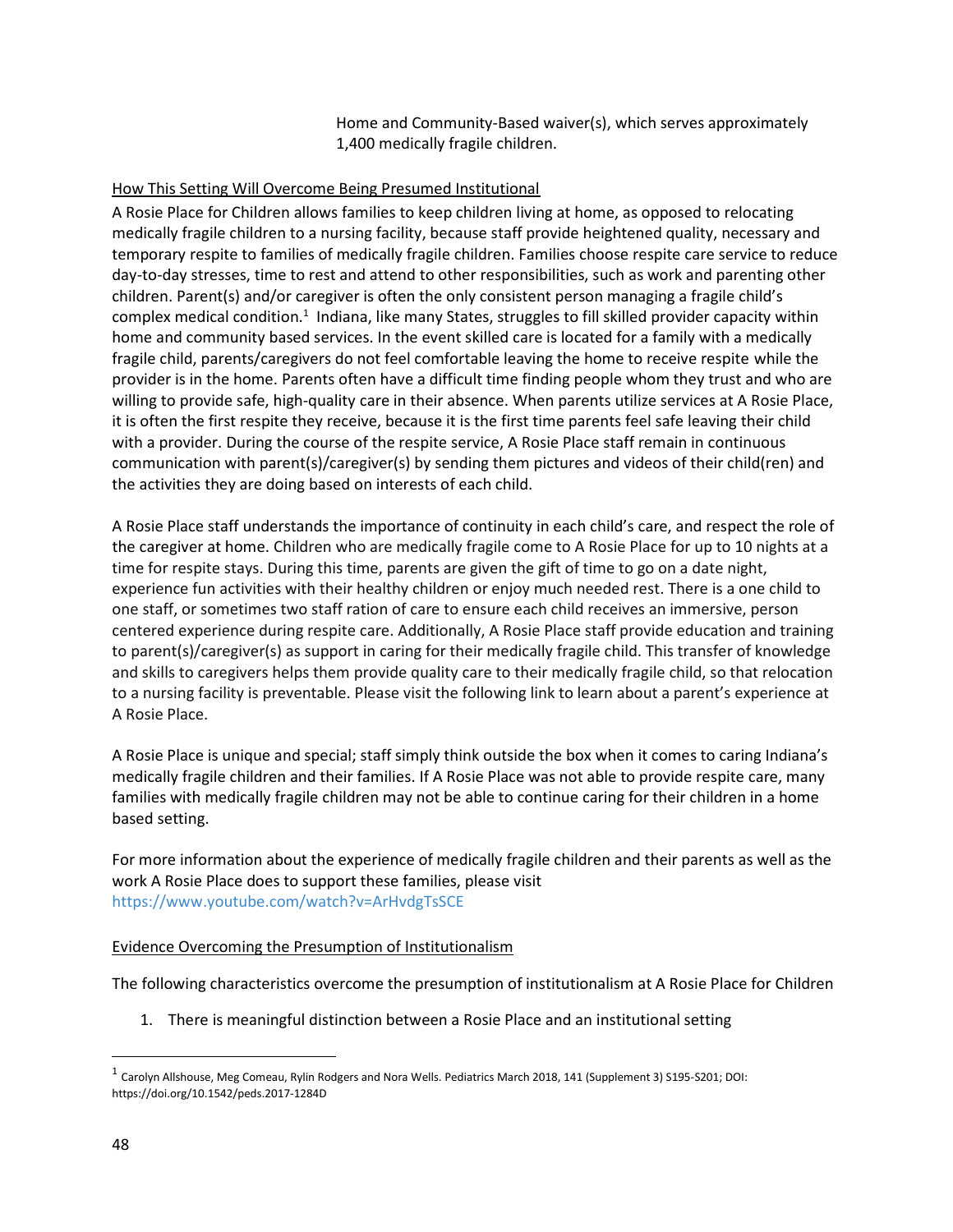- a. Ratio of 1 or 2 staff: 1 client to provide continuous care.
- b. Six theme-based rooms for 1 or 2 occupancy depending on desire for roommate.
- c. Selection of activities to meet interest of children/clients based on assessment.
- d. A play space where all children/clients and staff spend time.
- e. Dining area where meals are eaten together for children and staff, if desired and safe for each specific child.
- f. Fills a need for respite services for parent(s)/caregiver(s) of medically fragile children, who receive home and community -based services, by allowing these children to remain in a community based setting as opposed to a nursing facility.
- g. Staff provide individualized training and education to each parent(s)/caregiver(s) in order to fully care for their child at home.
- k. Provides social connectedness among children, who may not otherwise have access to peers, due to risk safely attending community activities.
- l. Provides community activities, such as dog therapy, to provide calming atmosphere within the community as well as allow medically fragile children to experience animals in a way that they may not have safely been able to access. Other favorite activities of the kids at A Rosie Place are bowling, spa days and making/eating cupcakes.
- m. Provides assisted devices, such as, pacers, that allow medically fragile children to be mobile, especially within the outdoor space provided at A Rosie Place.
- 7. The setting is integrated in and supports full access to the greater community
	- a. Many medically fragile children are not able to safely access the greater community due to risk of contracting an illness, but A Rosie Place creates a community where these children may connect with other children and adults in a way that they may not experience if not for this special space.
	- b. Thoughtfully designed, person centered activities, such as connecting children with nature, who may not be able to access outdoor space, helps children connect to the world. Specifically, one little boy at A Rosie Place is not safely able to access outdoor space for a continuous amount of time. Staff at A Rosie Place, collected leaves and grass and sticks from outside to bring to the little boy, and helped him create an art project from the items found outside.
	- c. A Rosie Place integrates community visitors, such as the local fire department where children are able to see and sit inside the firetruck.
	- d. A Rosie Place hosts H.A.V.E.N (Here and Visible- Educational Networking). This event is ddesigned to engage and empower the community of families who care for children who are medically fragile. H.A.V.E.N. is a quarterly event created and hosted by A Rosie Place exclusively for families caring for medically fragile children. This gathering is a relaxed time for families to connect and enjoy one another in an accommodating environment and in community with other families sharing similar experiences and understanding. Connecting with other families experiencing similar situations has been vitally important for our families at A Rosie Place. Although the focus of H.A.V.E.N. is for families to come together and enjoy a time of camaraderie, there is an educational